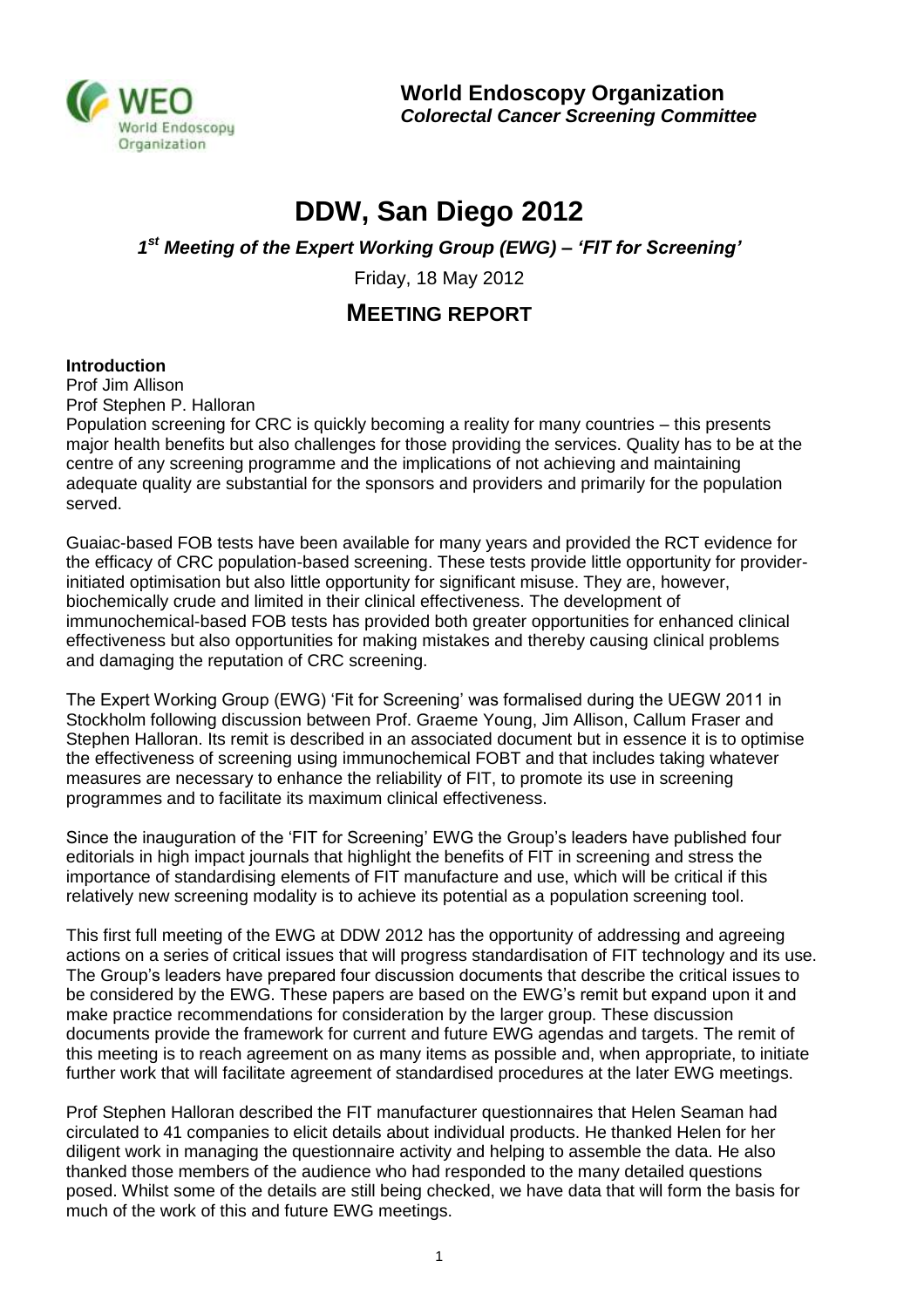

## **Key discussion points and conclusions**

- 1. **Questionnaires** 14 of the 41 FIT manufacturers completed and returned a questionnaire. Stephen Halloran's UK group will continue to validate the data extracted from the questionnaires, will attempt to engage with those companies who have hitherto not responded to the questionnaire and will have as a remit maintenance of a detailed international registry of FIT products, both quantitative and qualitative.
- 2. **FDA Approval of quantitative FIT** The use of quantitative FIT has not been accredited by the FDA for clinical use in the US. This places the US at a significant disadvantage when addressing comprehensive CRC screening, particularly in attempts to reach the population that, for financial or social reasons, is resistant to using colonoscopy as the primary screening modality.
	- a. It was agreed that the EWG should see as a priority the adoption of FIT by the FDA.
	- b. Jim Allison would act as the EWG's US focus for progressing FDA approval of FIT. Ron Schoengold will provide a supporting role.
	- c. It was thought that the EWG could improve the likelihood of FDA approval if:
		- i. Standardisation of some critical aspects of the analytical performance could be addressed
		- ii. An expert-endorsed portfolio of clear clinical evidence of the effectiveness of FIT were assembled
	- d. Progress with this agenda would be reviewed at the UEGW meeting in Amsterdam, October 2012.
- 3. **Nomenclature** The nomenclature used for FIT was diverse and potentially misleading and the EWG agreed the following:
	- a. The full description of the test would be:
		- i. Faecal (Fecal) Immunochemical Test for Haemoglobin (Hemoglobin)
	- b. The abbreviation for the test would be:
		- i. FIT
	- c. The test comes in two forms:
		- i. The first form produces quantitative numeric concentrations of haemoglobin in the matrix upon which the analysis is performed. This device will be described as **quantitative** FIT and will not be abbreviated and the term semi-quantitative FIT will not be used.
		- ii. The second form, usually a once-only use point-of-care testing device that uses lateral flow immunochromatography technology, indicates either a positive or negative test result, the cut-off concentration being integral to the design of the test device. This device will be described as **qualitative** FIT and will not be abbreviated.
	- d. The practice of adding the study/programme cut-off concentration as a superscript to the FIT abbreviation was not endorsed by the EWG because current units of reporting are not transferable across devices or studies/programmes.
- 4. **FIT Reporting units** Manufacturers currently use two different reporting systems, haemoglobin concentration in faeces and haemoglobin in collection buffer. The EWG agreed that the common practice of expressing FIT concentrations as faecal haemoglobin in the collection buffer made comparisons of FIT device performance and clinical studies difficult and potentially misleading.
	- a. It was agreed that:
		- i. Manufacturers would progress to having all products report haemoglobin in faeces concentrations using µg Hb/mg faeces.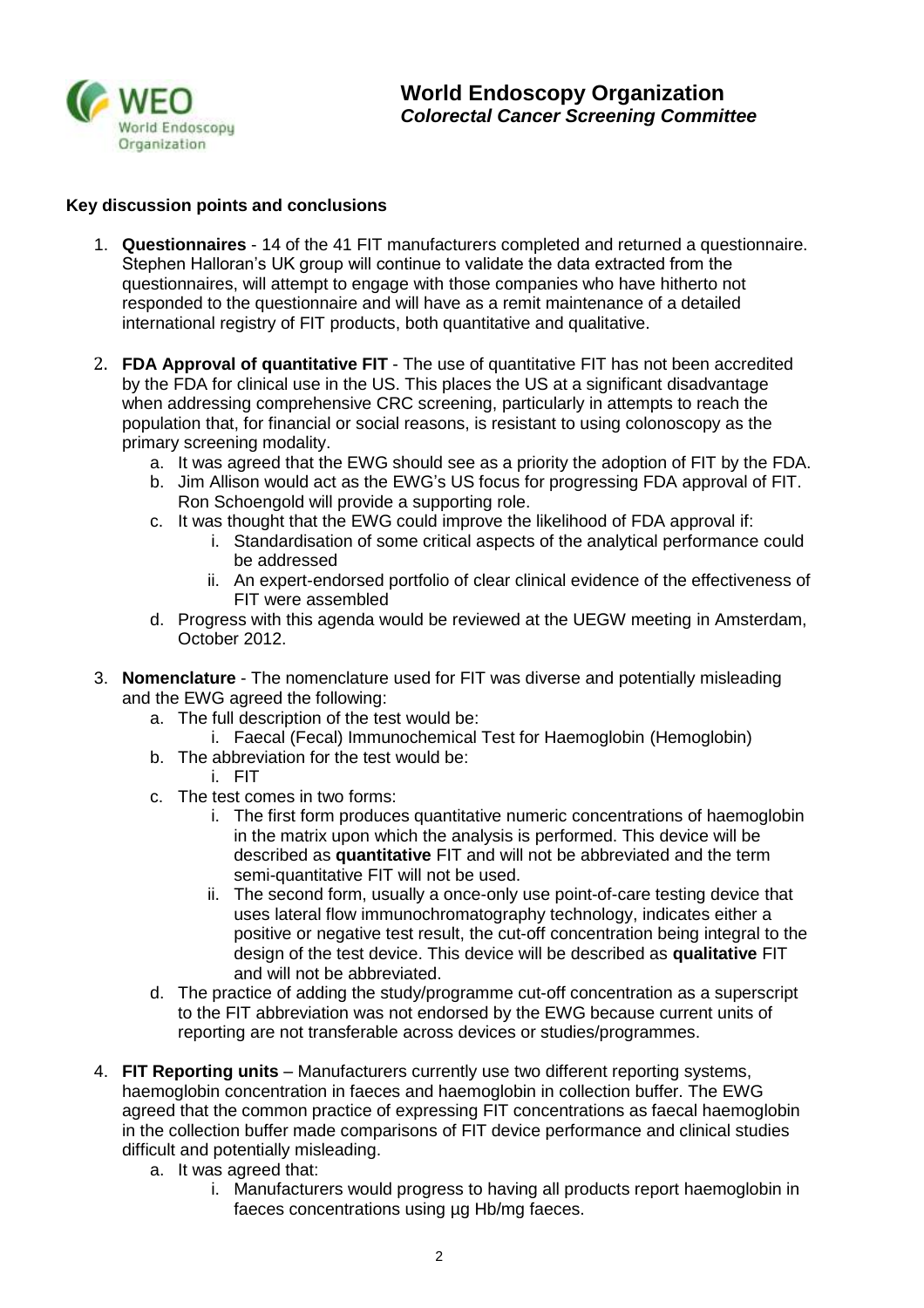

- ii. That whilst manufacturers could use their currently quoted sampling mass to derive the µg Hb/mg faeces, the mass measurement did not follow a standardised procedure and therefore the transition should await a standardised procedure agreed by the EWG.
- iii. That the use of haemoglobin in buffer concentration was valid for an individual product but was unsuitable for simple product or study comparisons and that manufactures' literature should highlight this fact.
- iv. The new µg Hb/mg faeces concentrations would be included in company literature with the conversion factors from ng Hb/mL buffer.
- v. Whilst it was desirable for instruments to use the new units, the cost of software modification would have an impact upon the period of transition.
- vi. The UEGW meeting in Amsterdam, October 2012, will provide an opportunity to review progress.
- 5. **Standardised procedure for sample mass measurement** The questionnaires demonstrated that manufacturers have developed a range of procedures for estimating the mean sample collection mass for FIT devices. No single procedure could reflect the range of stool samples that a population-based programme could encounter and no single manufacturer had developed a procedure that could be considered superior to others.
	- a. It was agreed that:
		- i. Whilst it was likely that 'very hard' or 'very loose' stools would challenge the efficacy of current device sampling techniques, no published evidence provided guidance on the unsuitability of particular stool consistencies. The group could not provide any recommendation to manufacturers on what should be stated in product literature designed to help device users.
		- ii. Manufacturers need to be provided with an EWG-agreed standardised procedure for determining sample mass that is not dependent upon biological or physiological variability.
		- iii. Stephen Halloran agreed to explore suitable standardised procedures.
- 6. **Traceability of haemoglobin standard** The questionnaires showed that most manufacturers were utilising a standardisation procedure that was traceable to a World Health Organisation (WHO) standard. Most manufacturers were using a spectrophotometric cyanmethaemoglobin reference method to calibrate their reference material from the WHO standard.
	- a. It was agreed that:
		- i. All manufactures should conform to the good practice adopted by the majority of companies and use the current WHO traceable standard and use the spectrophotometric cyanmethaemoglobin reference method for preparing a reference standard.
		- ii. All companies should state the characteristics of the haemoglobin used for calibration.
- 7. **Haemoglobin stability in the collection device** The questionnaire data demonstrated a diverse range of procedures adopted by manufacturers when determining the stability characteristics of faecal haemoglobin in their collection devices. These procedures have been derived because no standardised procedure is recommended.
	- a. It was agreed that:
		- i. Haemoglobin is not stable and degrades from the time it is released into the gastrointestinal tract. The rate of degradation will depend on the chemical and microbiological composition of the faeces, the temperature, possibly exposure to light, the effectiveness of stabilising and bactericidal preservatives and critically the period of time from the GI bleed to analysis.